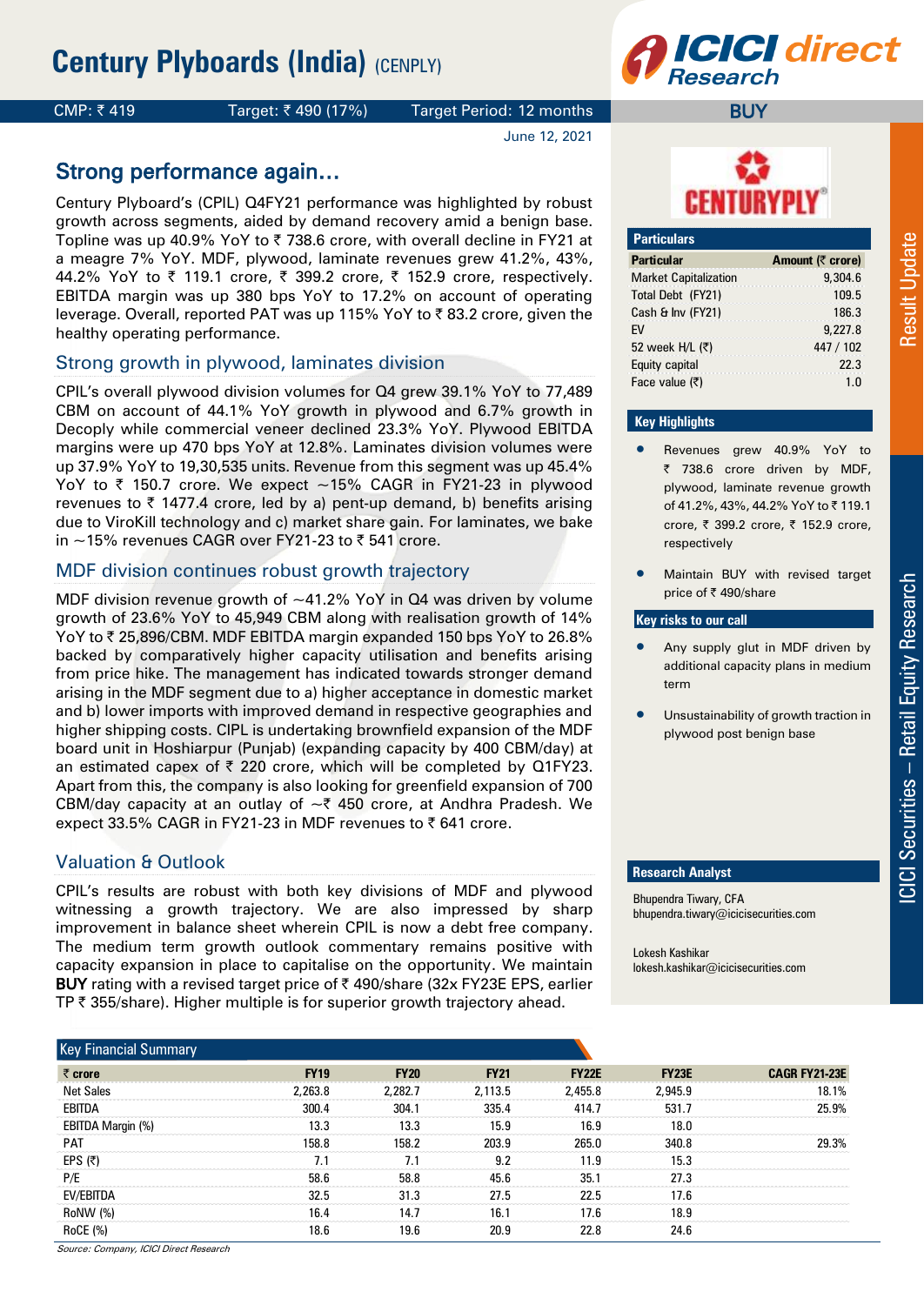| Exhibit 1: Variance Analysis     |               |               |                |        |                  |                                                                                                                                    |
|----------------------------------|---------------|---------------|----------------|--------|------------------|------------------------------------------------------------------------------------------------------------------------------------|
| <b>Particular</b>                | <b>Q4FY21</b> | <b>Q4FY20</b> | YoY Chg $(\%)$ | Q3FY21 | $QoQ Chq$ $(\%)$ | <b>Comments</b>                                                                                                                    |
| <b>Net Sales</b>                 | 738.6         | 524.2         | 40.9           | 654.4  | 12.9             | MDF/Plywood/Laminate<br>by<br>revenues<br>grew<br>41.2%/43%/44.2% YoY to ₹119.1 crore/₹399.2 crore/₹<br>152.9 crore, respectively. |
| Other Income                     | 3.7           | 0.1           | 3,120.4        | 1.2    | 209.8            |                                                                                                                                    |
| <b>Material Consumed</b>         | 283.4         | 202.5         | 40.0           | 232.9  | 21.7             |                                                                                                                                    |
| Purchase of Stock in Trade       | 110.5         | 66.7          | 65.5           | 77.7   | 42.2             |                                                                                                                                    |
| <b>Employee Benefit Expenses</b> | 100.3         | 86.6          | 15.7           | 85.0   | 17.9             |                                                                                                                                    |
| Other Expenses                   | 135.8         | 111.2         | 22.1           | 119.3  | 13.8             |                                                                                                                                    |
| EBITDA                           | 126.8         | 70.1          | 81.0           | 121.8  | 4.1              |                                                                                                                                    |
| EBITDA Margin (%)                | 17.2          | 13.4          | $380$ bps      | 18.6   | $-145$ bps       |                                                                                                                                    |
| Depreciation                     | 15.9          | 16.3          | $-2.2$         | 16.2   | $-1.8$           |                                                                                                                                    |
| <b>Interest</b>                  | 2.9           | 8.3           | $-65.1$        | 1.1    | 168.9            |                                                                                                                                    |
| <b>PBT</b>                       | 111.7         | 45.6          | 144.7          | 105.7  | 5.6              |                                                                                                                                    |
| Taxes                            | 28.4          | 6.9           | 315.1          | 28.0   | 1.4              |                                                                                                                                    |
| <b>PAT</b>                       | 83.2          | 38.8          | 114.6          | 65.9   | 26.3             |                                                                                                                                    |

Source: Company, ICICI Direct Research

| Exhibit 2: Change in estimates |             |             |         |              |               |         |              |               |                              |
|--------------------------------|-------------|-------------|---------|--------------|---------------|---------|--------------|---------------|------------------------------|
| <b>Particulars</b>             | <b>FY20</b> | <b>FY21</b> |         | <b>FY22E</b> |               |         | <b>FY23E</b> |               | <b>Comments</b>              |
| $($ ₹ crore)                   |             |             | 0ld     | <b>New</b>   | <b>Change</b> | 0ld     | <b>New</b>   | <b>Change</b> |                              |
| Revenue                        | 2.282.7     | 2,113.5     | 2.475.5 | 2,455.8      | $-0.8$        | 2,878.2 | 2,945.9      |               | 2.4 Realign after Q4 results |
| <b>EBITDA</b>                  | 304.1       | 335.4       | 418.3   | 414.7        | $-0.9$        | 517.0   | 531.7        | 2.8           |                              |
| EBITDA Margin (%)              | 13.3        | 15.9        | 16.9    | 16.9         | -1 bps        | 18.0    | 18.0         | 9 bps         |                              |
| <b>PAT</b>                     | 158.2       | 203.9       | 257.8   | 265.0        | 2.8           | 326.6   | 340.8        | 4.4           |                              |
| EPS $(5)$                      |             | 9.2         | 11.6    | 11.9         | 2.8           | 9.2     | 15.3         | 4.4           |                              |

Source: Company, ICICI Direct Research

# Exhibit 3: Assumptions

|                                                         |          |             | Comments    |                                     |              |                   |  |
|---------------------------------------------------------|----------|-------------|-------------|-------------------------------------|--------------|-------------------|--|
| <b>Volume Assumptions</b>                               | FY18     | <b>FY19</b> | <b>FY20</b> | <b>FY21</b>                         | <b>FY22E</b> | <b>EY23E</b>      |  |
| Plywood & Veneer(In CBM)                                | 2,53,922 | 2,52,637    |             | 2,44,194 2,22,629 2,49,569 2,87,004 |              |                   |  |
| MDF (CBM)                                               | 48,307   | 1,32,229    |             |                                     |              | 1,79,955 2,49,938 |  |
| Laminate Sheets (In Mn)                                 |          | 5.9         |             |                                     |              |                   |  |
| $\sim$ $\sim$ $\sim$ $\sim$ $\sim$ $\sim$ $\sim$ $\sim$ |          |             |             |                                     |              |                   |  |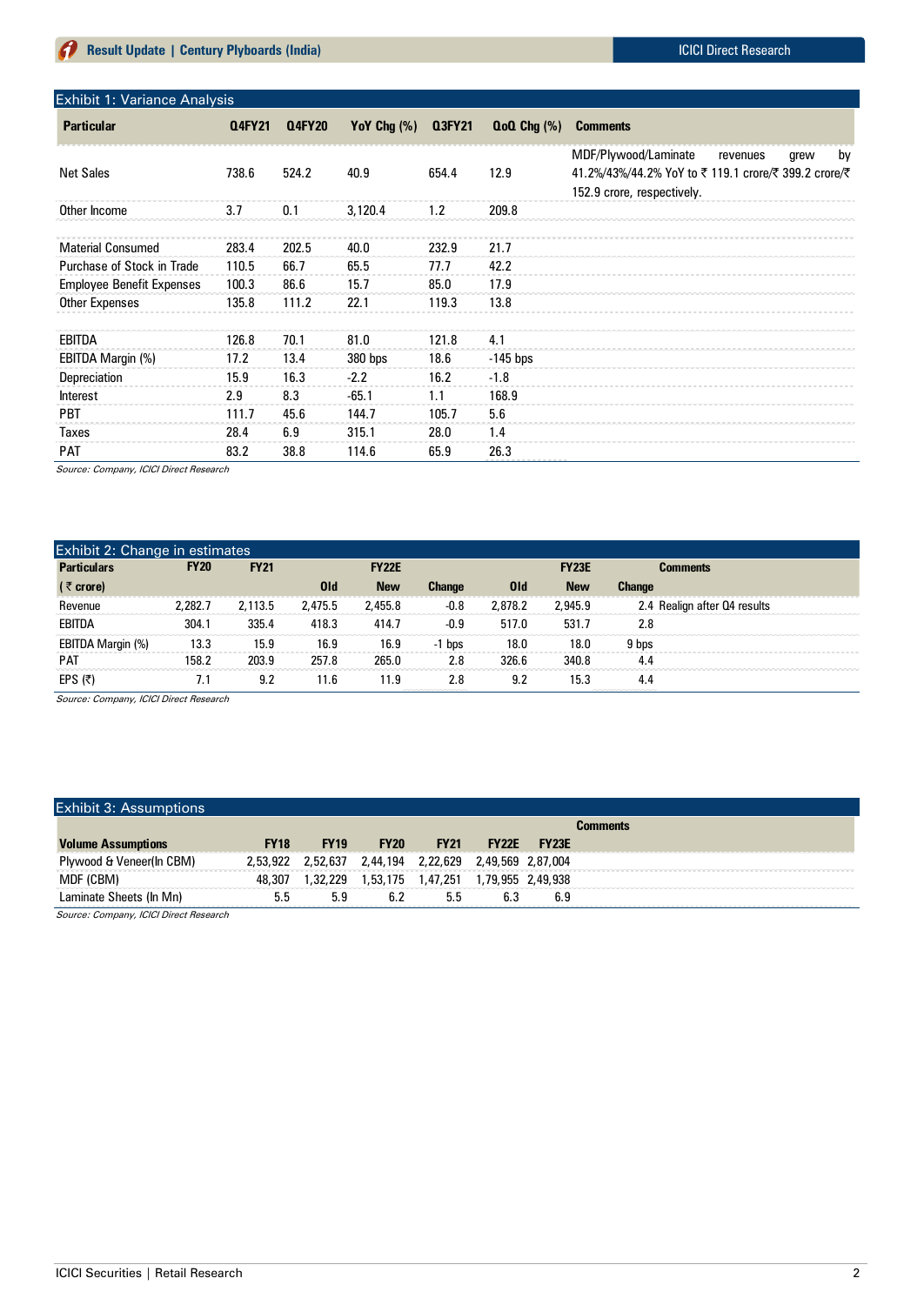# Conference call Highlights

- Plywood business: Revenue in the plywood segment has improved 43% YoY to  $\bar{\tau}$  399 crore driven by strong 44.1% volume growth in the plywood product segment and decent 6.7% volume growth in decoply segment. However, demand for commercial veneer remained muted wherein volume declined 23.3% YoY. Also, a change in product mix has aided growth in blended realisation (by 2.9% YoY to  $\bar{\tau}$  51,429). Sainik brand contributed 30% to total revenues. At the operating level, margin improved ~470 bps YoY and was at 12.8%. During Q4FY21, the robust volume growth in plywood segment was mainly attributable to a) pent-up demand, and b) market share gain with increasing advertisement and marketing activities. The management expects strong demand to continue, going forward, with likely double digit growth over the near to medium term
- MDF division: The 41% YoY revenue growth in MDF division (revenue:  $\bar{\tau}$  119 crore) was aided by 23.6% YoY volume growth (to 45,949 CBM) and 14% YoY growth in realisation (of ₹ 25,896/CBM). EBITDA margin improved to 26.8% (by 140 bps) in Q4FY21 backed by comparatively higher capacity utilisation and benefits arising from price hike taken during the previous quarters. The management has indicated towards stronger demand arising in the MDF segment due to a) higher acceptance in domestic market and b) lower imports due to higher shipping costs. Going forward, the management expects stronger demand to continue for MDF with normalised level of margins of  $\sim$  25% over the near-to-medium term
- Laminates division: Volume in the laminates division (including exteria grade laminates) grew 38.1% YoY to 19,42,215 units in Q4FY21. Also, price hike taken during previous quarters across major products has translated into  $\sim$ 5% YoY,  $\sim$ 4% QoQ improvement in blended realisation. Thus, better realisation and growth in volumes translated into 45.4% YoY growth in revenue to ₹ 151 crore. Additionally, the margin improved to 22.3% (up 650 bps YoY) mainly aided by low material cost, favourable pricing and various cost controlling initiatives. Going forward, the management is targeting 15%+ in the near-to-medium term and has guided for 16-18% sustainable margin, going forward
- Capacity expansion plans: The expansion plan of the MDF Board unit in Hoshiarpur, Punjab is in progress for which the estimated capex is  $\bar{\tau}$  200 crore. The unit is likely to get commissioned in FY22 with commercial production expected from Q1FY23E. The existing operating capacity of the plant is 600 cbm per day. This is expected to increase to 1000 cbm per day. As per the management, the incremental capacity addition of 400 cbm per day has annual revenue potential of  $\bar{\tau}$  400 crore at peak capacity utilisation. Apart from this, the company has finalised a location in Andhra Pradesh for greenfield expansion likely to have 700+ cbm per day capacity. It would require 18 months to begin commercial operations from the date of finalisation of the site
- Particle boards (PB): Improvement in PB volumes by 10.5% YoY (to 16,681 CBM) and average realisation by 17.5% YoY (to  $\bar{\tau}$  17,960) has resulted in 29.9% YoY growth in net sales to  $\bar{\tau}$  30 crore. The management had taken 8-10% price hike in Q3FY21, which translated into gain in average realisation. However, the margin in the segment got impacted (was at 18.6% in Q4 FY21; down 350 bps YoY) due to higher melamine cost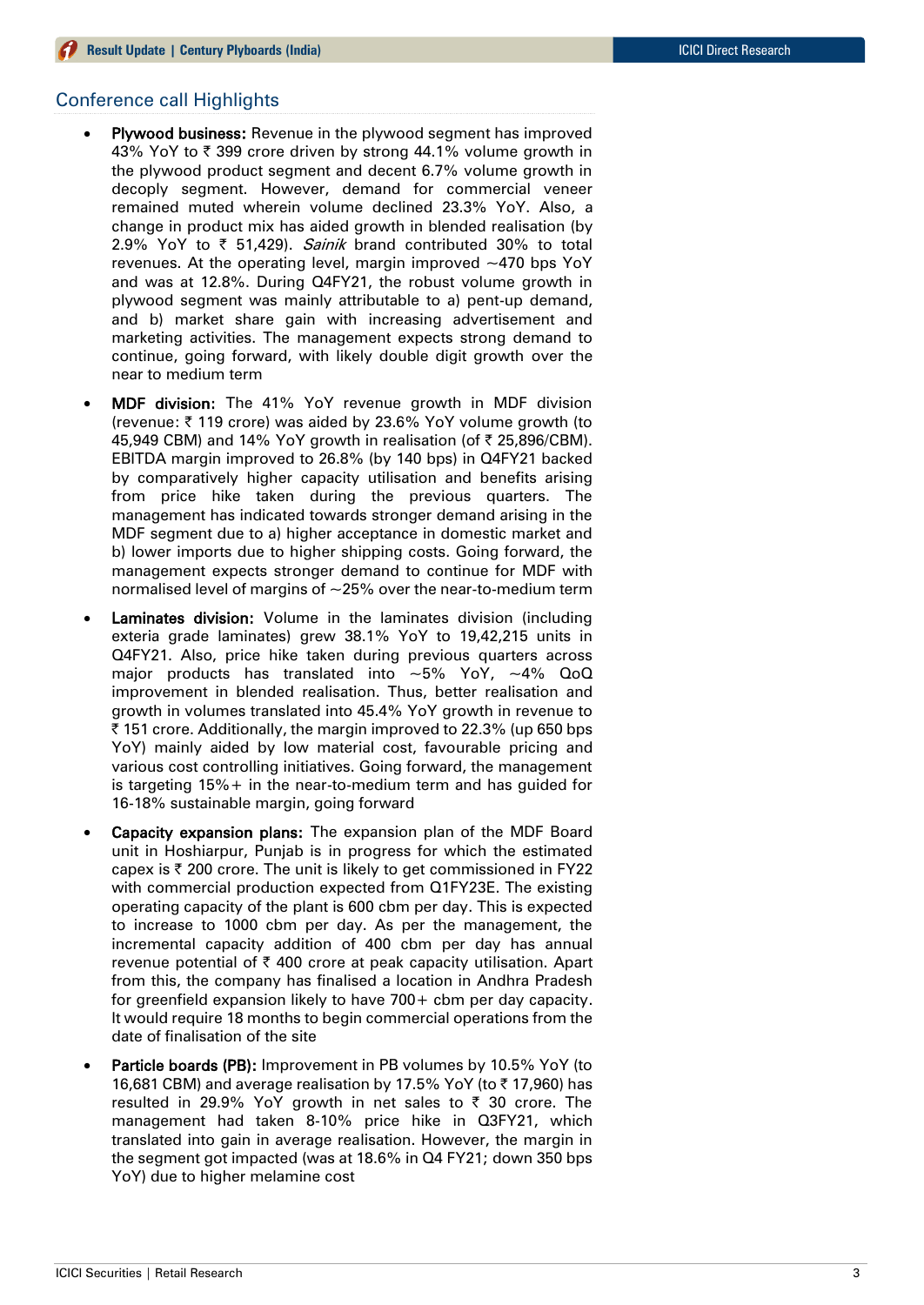- Gabon Unit: CPIL's newly set-up veneer manufacturing unit at Gabon in Africa has successfully started its commercial production from February 8, 2021. The unit has an operating capacity of peeling 200 cbm of timber per day and would be initially manufacturing face veneer and core veneer. This will ensure raw material security to the company at a comparatively cheaper price. The company will largely use the veneer for own use and sell low grade outside.
- Debt and working capital: Given the strong cash flow generation, CPIL has become a net cash company with treasury assets at  $\bar{\tau}$  190.6 crore (against  $\bar{\tau}$  109.5 crore of borrowings). Going forward, the management does not expect a significant jump in debt despite having capex plans (to be funded by internal accruals). Additionally, the company is not pre-paying its debt because average cost of borrowing is less than the average return on treasury. Also, working capital cycle for the company during Q4FY21 was at 69 days. Going forward, the management expects working capital days to remain at around current levels
- **Capex:** CPIL incurred a capex of ₹63 crore during FY21. However, the management expects  $\bar{\tau}$  275 crore of capex during FY22 mainly required for a) MDF expansion at Hoshiarpur  $(3, 204, 200)$ , b) plywood at Punjab ( $\bar{\xi}$  51 crore), c) Gabon - veneer unit ( $\bar{\xi}$  5 crore) and d) solar plant ( $\bar{\tau}$  14 crore). Additionally, the company is likely to incur  $\sim$  7 450 crore of capex for MDF greenfield expansion at the Andhra Pradesh location over the next couple of years

# Other Highlights

- Impact of second wave of Covid-19 pandemic: After the robust Q4 FY21 performance, the second wave of Covid-19 has substantially impacted sales and profitability during Q1FY21 due to lockdown like scenarios in many states. However, the management expects a sharp rebound in economic and construction activities with phasewise unlocking, going forward (with Covid-19 cases coming down and pick-up in vaccination drive across country)
- Price hikes: In the plywood, MDF business, the company has taken 2-3%, 3-4% price hike, respectively, effective from April 2021. Also, the company has slightly increased its prices for laminates products
- Engagement of Boston Consulting Group (BCG): CPIL has engaged BCG to rationalise its cost structure. In line with this, BCG has identified possibilities of cost reduction to the tune of  $\bar{\tau}$  30 crore annually. The company is expected to work on such possibilities. Inturn, this would aid the company in margin expansions. Also, CPIL has decided to further engage BCG to boost sales, production and cost reduction in laminates business
- Competitive scenarios: In the plywood segment, performances of unorganised players have been impacted by working capital and raw material procurement issues. This is benefiting organised companies. Also, inability to pass on rise in raw material cost to consumers (as compared to organised players) in the MDF segment is expected to impact unorganised players.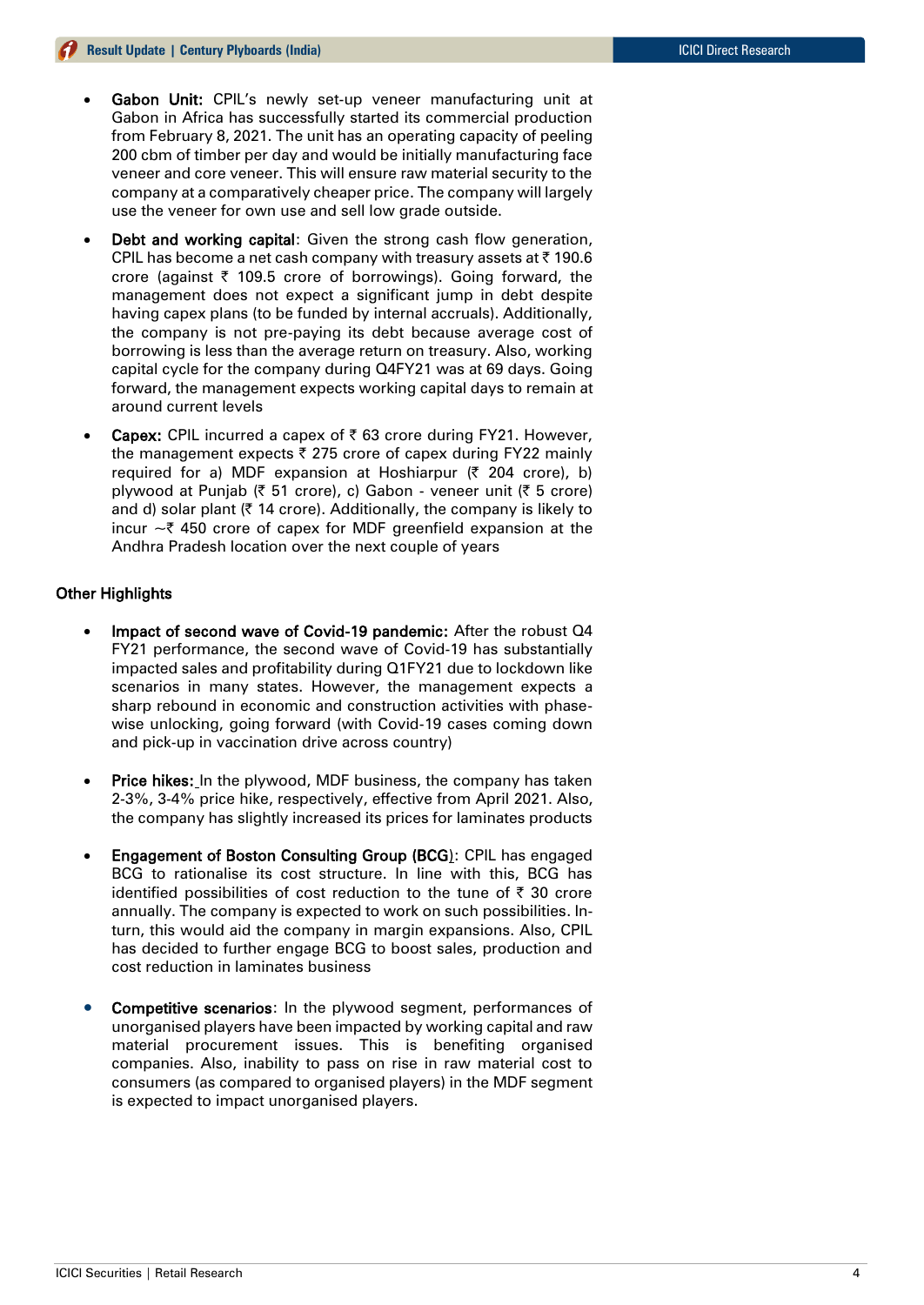# Company Analysis



Exhibit 6: Plywood sales volume & average realisation <sup>49749</sup> <sup>50404</sup> <sup>50410</sup> <sup>50313</sup> <sup>50904</sup> 300,000 52000 270,000 c 287,004 49000 둘 <sup>240,000</sup><br>므 210.000  $\begin{matrix} 2 \\ 46000 \\ 0 \\ \hline \end{matrix}$ 252,637 244,194 249,569 210,000 222,629  $43000$  180,000 150,000 40000 FY19 FY20 FY22E FY23E FY21 Sales Volume **Average Realization (RHS)** 

Source: Company, ICICI Direct Research





Exhibit 9: Quarterly laminates & allied products EBIT trend

 $\frac{3}{11}$ 

Q4FY20 Q1FY21 Q2FY21 Q3FY21 Q4FY21

EBIT **EBIT Margin (RHS)** 

 $\overline{z}$ 

11.2

37.1

4.0 8.0 12.0  $16.0 \mathrel{\widehat{\otimes}}$ 20.0 24.0 28.0

24.2

17.5

Source: Company, ICICI Direct Research



#### Source: Company, ICICI Direct Research

Source: Company, ICICI Direct Research

14.6

0.0 4.0 8.0

12.0 16.0 20.0

(| crore)

13.8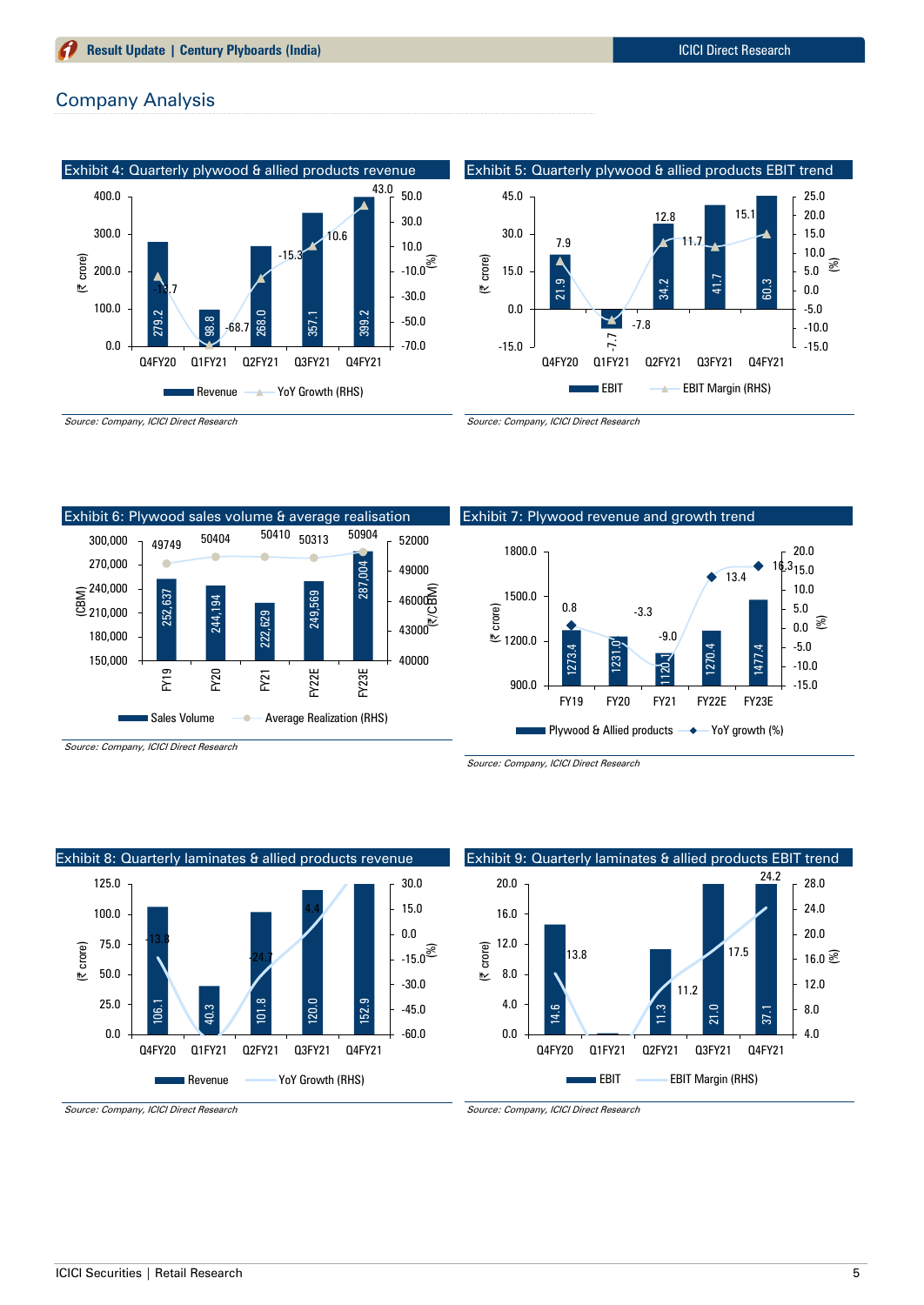# **Result Update | Century Plyboards (India)** ICICI Direct Research







Source: Company, ICICI Direct Research



Source: Company, ICICI Direct Research





#### Exhibit 15: EBIT margin trend 256.4 **24**7.6 283.4 364.0 465.4  $11.3$   $\frac{1}{2}$  10.8 13.4 14.8 15.8 10.0 12.0 14.0 S 16.0 18.0 0.0 100.0 200.0 300.0 400.0 500.0 FY19 FY20 FY21 FY22E FY23E (| crore)  $\blacksquare$  EBIT  $\rightarrow$  EBIT Margin (RHS)

Source: Company, ICICI Direct Research

# Exhibit 13: Total net revenue trend

Source: Company, ICICI Direct Research



Exhibit 11: Laminates revenue and growth trend

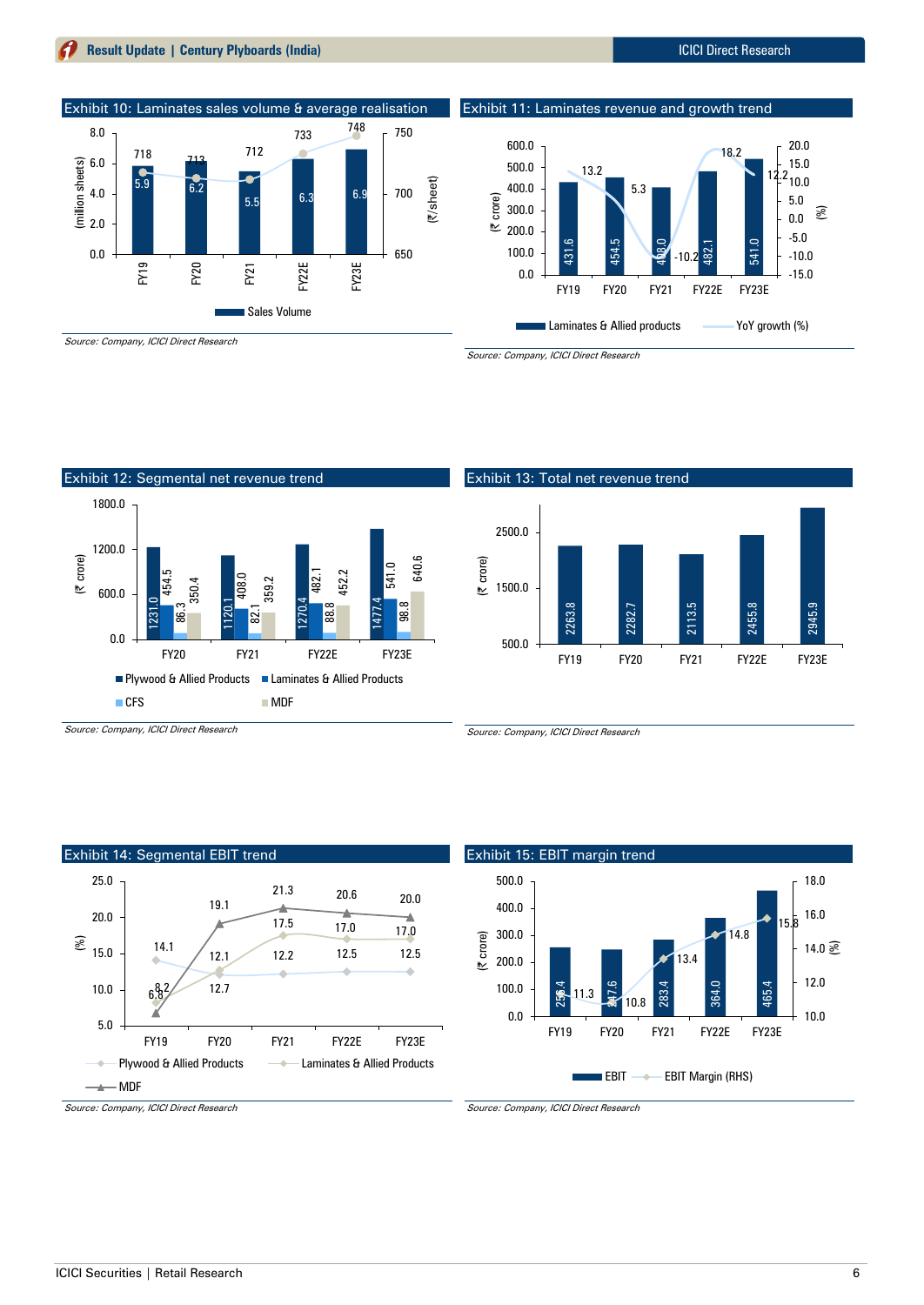# Exhibit 16: PAT growth trend



Source: Company, ICICI Direct Research

# Exhibit 17: RoE and RoCE growth trend



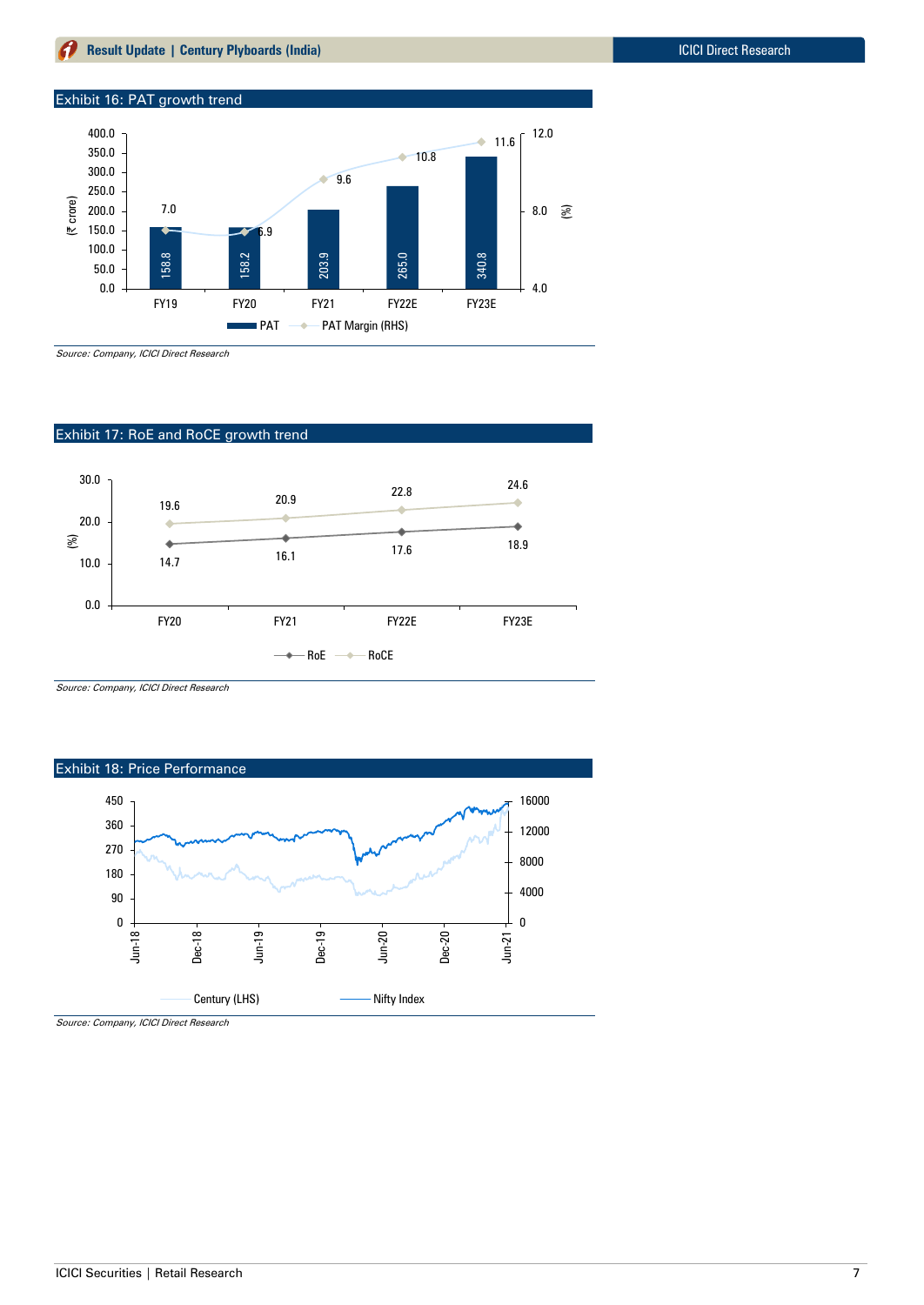# Financial summary

| <b>Exhibit 19: Profit and loss statement</b> |             |             |              | ₹ crore      |
|----------------------------------------------|-------------|-------------|--------------|--------------|
| (₹ Crore)                                    | <b>FY20</b> | <b>FY21</b> | <b>FY22E</b> | <b>FY23E</b> |
| <b>Net Sales</b>                             | 2.282.7     | 2.113.5     | 2.455.8      | 2.945.9      |
| <b>Raw Material Expense</b>                  | 863.2       | 802.0       | 809.8        | 965.0        |
| <b>Purchase of Traded Goods</b>              | 285.1       | 257.4       | 417.5        | 500.8        |
| Employee benefit expenses                    | 344.1       | 318.3       | 363.5        | 436.0        |
| <b>Other Expenses</b>                        | 486.2       | 400.4       | 450.3        | 512.4        |
| <b>Total Expenses</b>                        | 1,978.6     | 1,778.1     | 2.041.0      | 2.414.2      |
| <b>EBITDA</b>                                | 304.1       | 335.4       | 414.7        | 531.7        |
| EBITDA Margin (%)                            | 13.3        | 15.9        | 16.9         | 18.0         |
| Interest                                     | 37.2        | 10.8        | 10.0         | 10.0         |
| Depreciation                                 | 67.6        | 62.6        | 65.7         | 88.3         |
| Other income                                 | 11.1        | 10.7        | 15.0         | 22.0         |
| <b>PBT</b>                                   | 210.4       | 272.6       | 354.0        | 455.4        |
| Taxes                                        | 52.2        | 68.8        | 89.1         | 114.6        |
| <b>PAT</b>                                   | 158.2       | 203.9       | 265.0        | 340.8        |
| PAT Growth rate (%)                          | (0.4)       | 28.9        | 30.0         | 28.6         |
| <b>Adjusted EPS (Diluted)</b>                | 7.1         | 9.2         | 11.9         | 15.3         |

| Exhibit 20: Cash flow statement         |             |             |              |              |  |  |  |  |
|-----------------------------------------|-------------|-------------|--------------|--------------|--|--|--|--|
| (₹ Crore)                               | <b>FY20</b> | <b>FY21</b> | <b>FY22E</b> | <b>FY23E</b> |  |  |  |  |
| Profit after Tax                        | 158.2       | 203.9       | 265.0        | 340.8        |  |  |  |  |
| Depreciation                            | 67.6        | 62.6        | 65.7         | 88.3         |  |  |  |  |
| Interest                                | 37.2        | 10.8        | 10.0         | 10.0         |  |  |  |  |
| <b>Others</b>                           | (108.2)     | (120.5)     | (133.0)      | (145.4)      |  |  |  |  |
| Cash Flow before wc changes             | 206.9       | 225.6       | 296.8        | 408.2        |  |  |  |  |
| Net Increase in Current Assets          | 44.9        | 41.0        | 28.9         | 8.8          |  |  |  |  |
| Net Increase in Current Liabilities     | 97.0        | 68.4        | (24.4)       | (67.7)       |  |  |  |  |
| Net CF from operating activities        | 338.5       | 335.0       | 301.2        | 349.4        |  |  |  |  |
| (Purchase)/Sale of Fixed Assets         | (49.7)      | (36.2)      | (374.5)      | (349.3)      |  |  |  |  |
| Net CF from Investing activities        | (1.8)       | (158.2)     | (253.7)      | (331.3)      |  |  |  |  |
| Dividend                                | (53.5)      |             | (26.5)       | (40.9)       |  |  |  |  |
| Interest paid                           | (37.2)      | (10.8)      | (10.0)       | (10.0)       |  |  |  |  |
| $Inc / (Dec)$ in Loans                  | (247.4)     | (111.7)     |              |              |  |  |  |  |
| <b>Net CF from Financing activities</b> | (338.2)     | (122.5)     | (36.5)       | (50.9)       |  |  |  |  |
| <b>Net Cash flow</b>                    | (1.4)       | 54.3        | 11.0         | (32.8)       |  |  |  |  |
| <b>Opening Cash</b>                     | 22.6        | 21.2        | 75.5         | 86.5         |  |  |  |  |
| <b>Closing Cash/ Cash Equivalent</b>    | 21.2        | 75.5        | 86.5         | 53.6         |  |  |  |  |

Source: Company, ICICI Direct Research

| Exhibit 21: Balance sheet        |             |             |              | ₹ crore      |
|----------------------------------|-------------|-------------|--------------|--------------|
| (₹ Crore)                        | <b>FY20</b> | <b>FY21</b> | <b>FY22E</b> | <b>FY23E</b> |
| Liabilities                      |             |             |              |              |
| <b>Equity Capital</b>            | 22.3        | 22.3        | 22.3         | 22.3         |
| <b>Reserve and Surplus</b>       | 1.051.1     | 1.242.6     | 1.481.1      | 1.781.0      |
| <b>Total Shareholders funds</b>  | 1,073.4     | 1,264.9     | 1,503.3      | 1,803.3      |
| <b>Total Debt</b>                | 221.2       | 109.5       | 109.5        | 109.5        |
| Deferred Tax Liability           | (57.8)      | (42.1)      | (42.1)       | (42.1)       |
| <b>Total Liabilities</b>         | 1,237.0     | 1,332.0     | 1,571.0      | 1,871.0      |
| Assets                           |             |             |              |              |
| <b>Gross Block</b>               | 1,001.7     | 1,025.0     | 1,095.0      | 1,765.0      |
| Less Acc. Dep                    | 281.2       | 343.8       | 409.5        | 497.8        |
| <b>Net Block</b>                 | 720.5       | 681.2       | 685.5        | 1,267.2      |
| <b>Net Intangibles Assets</b>    | 0.6         | 0.5         | 0.5          | 0.5          |
| Expenditure on new projects      |             |             |              |              |
| <b>Capital WIP</b>               | 8.3         | 21.2        | 325.7        | 5.0          |
| <b>Total Fixed Assets</b>        | 729.4       | 702.9       | 1,011.7      | 1,272.8      |
| <b>Investments</b>               | 113.68      | 227.42      | 116.62       | 116.62       |
| Inventory                        | 354.1       | 330.2       | 383.5        | 460.0        |
| <b>Sundry Debtors</b>            | 258.2       | 297.0       | 336.4        | 403.5        |
| Loans & Advances                 | 20.4        | 20.81       | 26.9         | 32.3         |
| Cash & Bank Balances             | 21.2        | 75.5        | 86.5         | 53.6         |
| <b>Other Current Assets</b>      | 73.9        | 91.1        | 94.9         | 109.7        |
| <b>Total Current Assets</b>      | 727.8       | 814.5       | 928.2        | 1,059.2      |
| <b>Trade Payable</b>             | 161.1       | 213.9       | 248.9        | 298.6        |
| <b>Other Current Liabilities</b> | 153.8       | 181.0       | 209.8        | 246.8        |
| Provisions                       | 11.5        | 13.5        | 14.8         | 27.1         |
| <b>Net Current Assets</b>        | 401.4       | 406.1       | 454.8        | 486.7        |
| <b>Total Assets</b>              | 1.237.0     | 1.332.0     | 1.571.0      | 1.871.0      |

Source: Company, ICICI Direct Research

Exhibit 22: Key ratios **FY20 FY21 FY22E FY23E Per Share Data (₹)** EPS - Diluted **7.1** 9.2 11.9 15.3 Cash EPS 10.2 12.0 14.9 19.3 Book Value 48.3 56.9 67.7 81.2 Dividend per share 2.4 - 1.2 1.8 **Operating Ratios (%)** EBITDA / Net Sales 13.3 15.9 16.9 18.0 PAT / Net Sales 6.9 6.9 9.6 10.8 11.6 Inventory Days 57 57 57 57 57 57 Debtor Days **41** 51 50 50 Creditor Days 26 37 37 37 37 **Return Ratios (%)** RoE 14.7 16.1 17.6 18.9 RoCE 19.6 20.9 22.8 24.6 RoIC 19.1 23.7 29.5 24.1 **Valuation Ratios (x)** EV / EBITDA 31.3 27.5 22.5 17.6 P/E (Diluted) 58.8 45.6 35.1 27.3 EV / Net Sales 4.2 4.4 3.8 3.2 Market Cap / Sales 4.1 4.4 3.8 3.2 Price to Book Value 8.7 8.7 8.2 5.2 Dividend Yield 0.6 - 0.3 0.4 **Solvency Ratios (x)** Net Debt / Equity 0.2 (0.1) 0.0 0.0 Debt / EBITDA 0.7 0.3 0.3 0.2 Current Ratio 2.2 1.8 1.7 1.7 **Quick Ratio 1.1 1.0 0.9 0.9**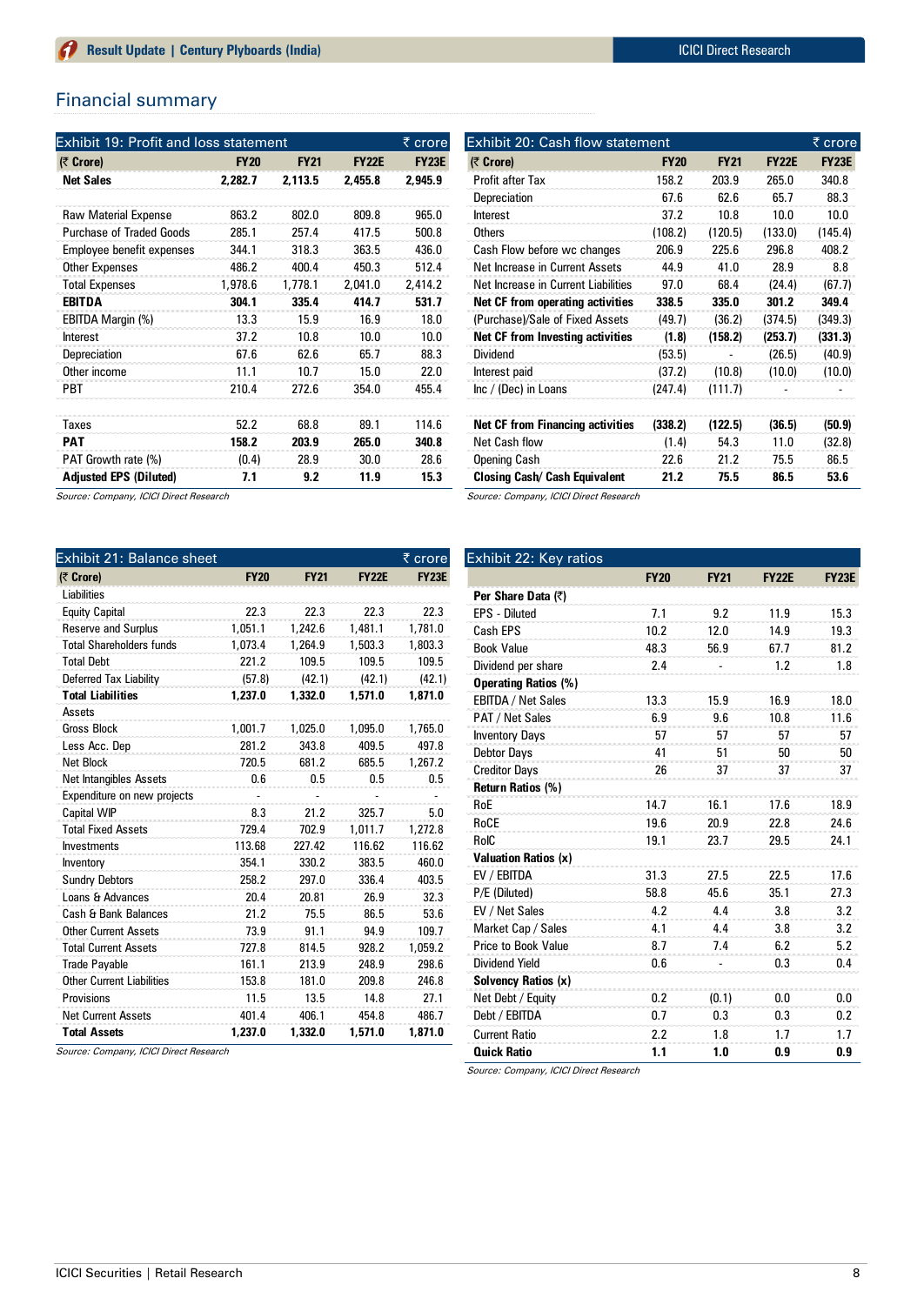# RATING RATIONALE

ICICI Direct endeavors to provide objective opinions and recommendations. ICICI Direct assigns ratings to its stocks according to their notional target price vs. current market price and then categorizes them as Buy, Hold, Reduce and Sell. The performance horizon is two years unless specified and the notional target price is defined as the analysts' valuation for a stock

Buy: >15%

Hold: -5% to 15%;

Reduce: -15% to -5%;

Sell: <-15%



Pankaj Pandey **Head – Research head pankaj.pandey@icicisecurities.com** 

ICICI Direct Research Desk, ICICI Securities Limited, 1st Floor, Akruti Trade Centre, Road No 7, MIDC, Andheri (East) Mumbai – 400 093 research@icicidirect.com